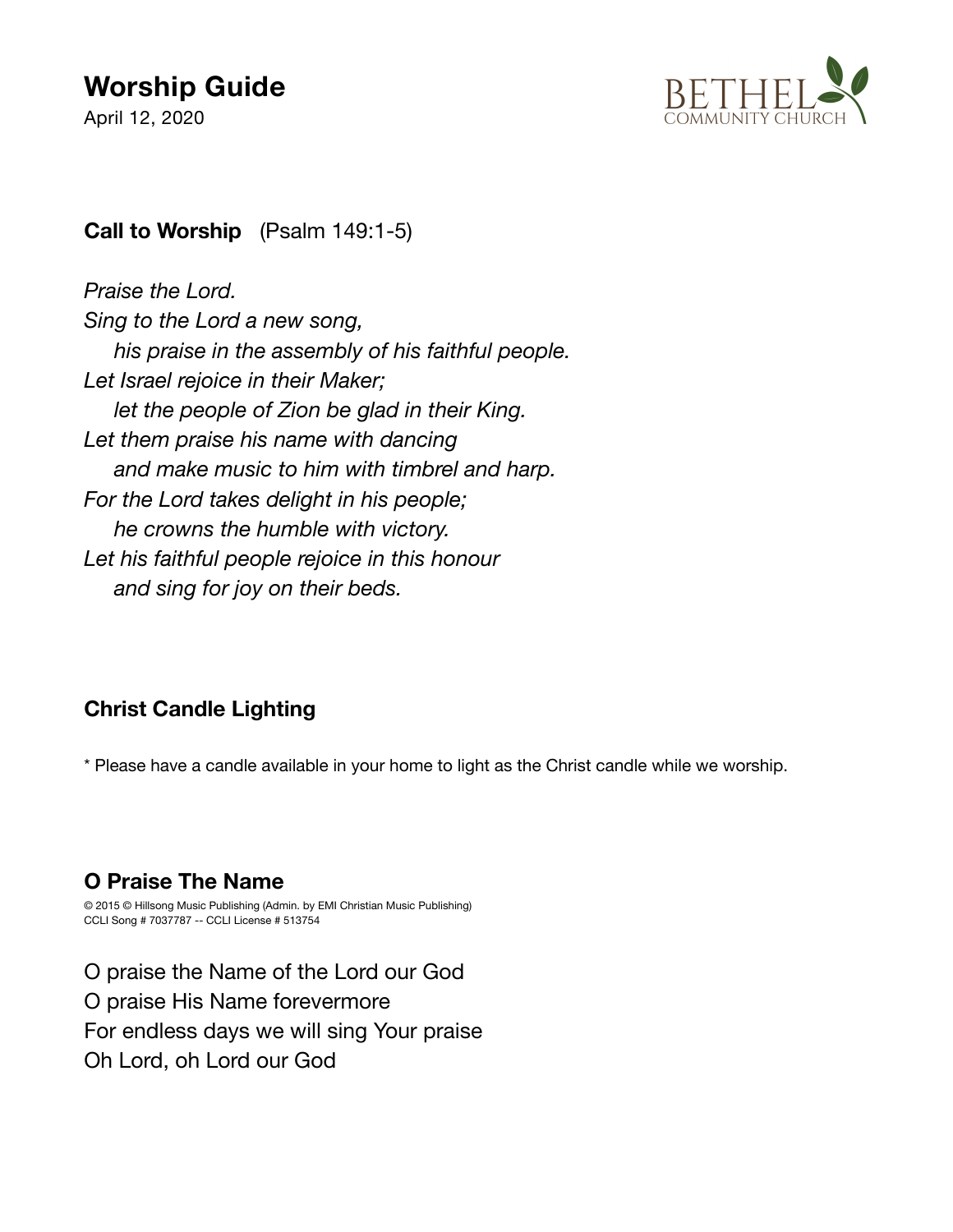April 12, 2020



### **Great Things**

© Phil Wickham Music (Fair Trade Music Publishing [c/o Essential Music Publishing LLC]), Simply Global Songs (Fair Trade Music Publishing [c/o Essential Music Publishing LLC]), Sing My Songs (Fair Trade Music Publishing [c/o Essential Music Publishing LLC]), and Remaining portion is unaffiliated CCLI Song # 7111321 -- CCLI License # 513754

Verse 1

Come let us worship our King, come let us bow at His feet He has done great things See what our Savior has done, see how His love overcomes He has done great things, He has done great things

#### **Chorus**

Oh, hero of Heaven, You conquer the grave You free every captive and break every chain Oh God, You have done great things We dance in Your freedom, awakened to life Oh Jesus, our Savior, Your name lifted high Oh God, You have done great things

### Verse 2

You've been faithful through every storm, You'll be faithful forevermore You have done great things And I know You will do it again, for Your promise is "Yes and amen" You will do great things, God, You do great things

Bridge

Hallelujah God, above it all; Hallelujah God, unshakable Hallelujah, You have done great things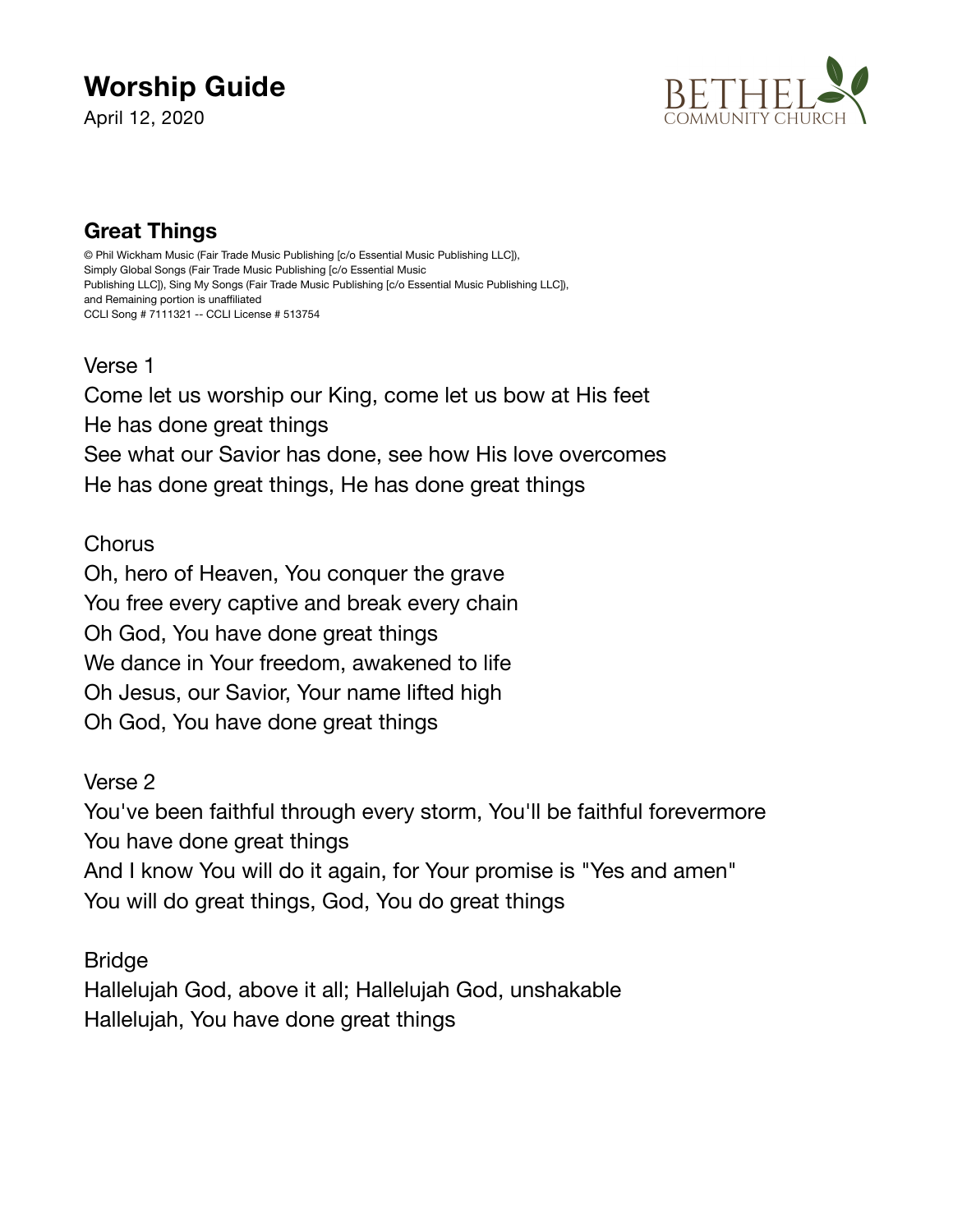April 12, 2020



### **Praise The King**

© 2014 © Farren Love And War Publishing (Admin. by Capitol CMG Publishing (IMI)), Integrity's Alleluia! Music (Admin. by Capitol CMG Publishing (IMI)), Integrity's Praise! Music (Admin. by Capitol CMG Publishing (IMI)), CentricSongs (Admin. by Music Services, Inc.), and Remaining portion is unaffiliated CCLI Song # 7032344 -- CCLI License # 513754

Verse 1

There's a reason why the curse of sin is broken There's a reason why the darkness runs from light There's a reason why we stand here now forgiven - Jesus is alive

Verse 2

There's a reason why we are not overtaken There's a reason why we sing on through the night There's a reason why our hope remains eternal - Jesus is alive

**Chorus** 

Praise the King, He is risen, praise the King, He's alive Praise the King death's defeated, Hallelujah He's alive, Hallelujah He's alive

Verse 3 There's a reason why our hearts can be courageous There's a reason why the dead are made alive There's a reason why we share His resurrection - Jesus is alive

**Bridge** 

The grave could not ignore it all of heaven's roaring Hell where is your victory? Death where is your sting? The world could not ignore it all the saints are roaring Hell where is your victory? Death where is your sting?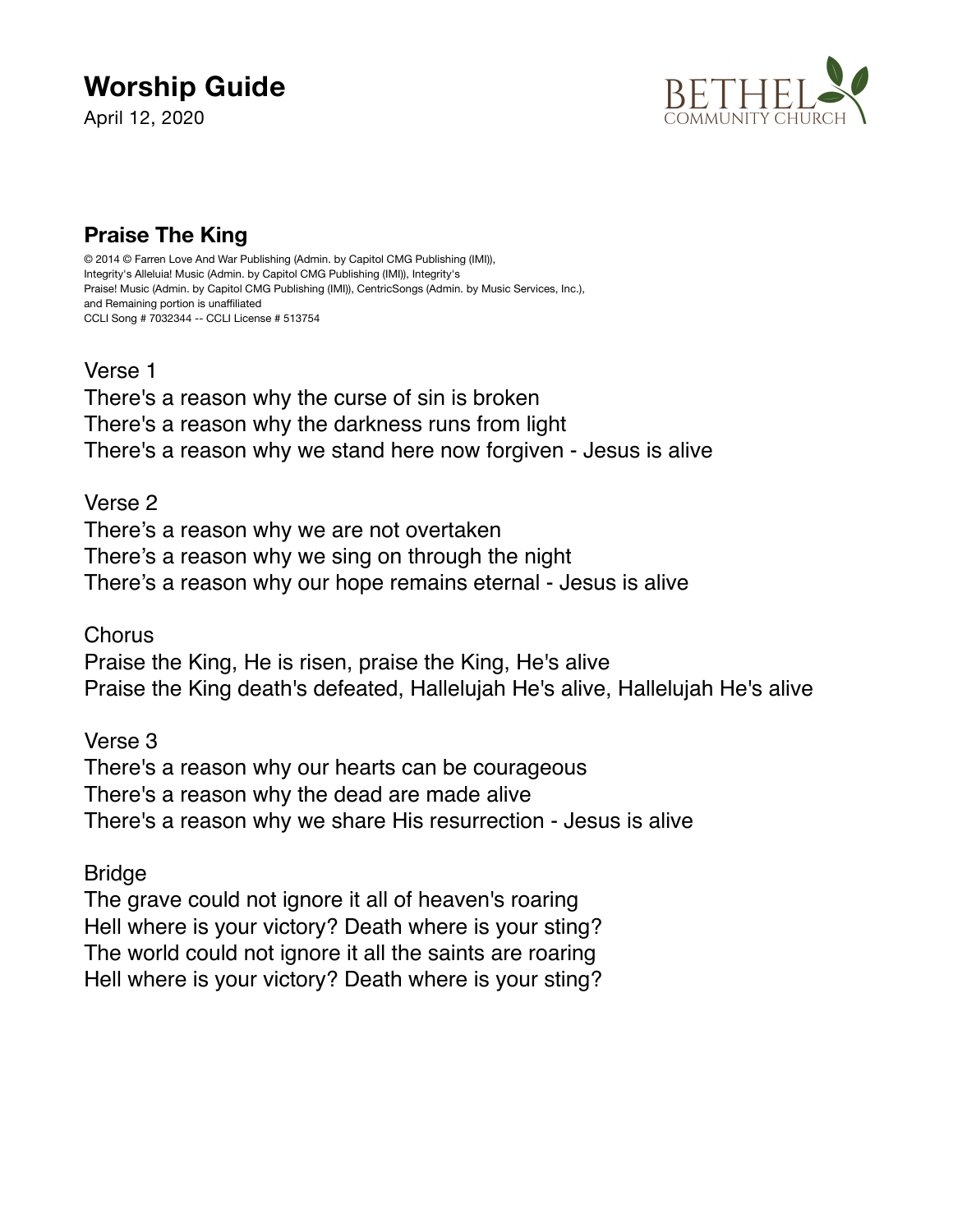April 12, 2020



### **King of Kings**

© 2018 Hillsong Music Publishing (Admin. by Capitol CMG Publishing) and Remaining portion is unaffiliated CCLI Song # 7127647 -- CCLI License # 513754

Verse 1

In the darkness we were waiting, without hope without light Till from Heaven You came running, there was mercy in Your eyes To fulfill the law and prophets, to a virgin came the Word From a throne of endless glory to a cradle in the dirt

#### **Chorus**

Praise the Father, praise the Son, Praise the Spirit three in one God of glory, majesty Praise forever to the King of Kings

#### Verse 2

To reveal the kingdom coming, and to reconcile the lost To redeem the whole creation, you did not despise the cross For even in Your suffering, you saw to the other side Knowing this was our salvation, Jesus for our sake You died

#### Verse 3

And the morning that You rose, all of heaven held its breath Till that stone was moved for good, for the Lamb had conquered death And the dead rose from their tombs, and the angels stood in awe For the souls of all who'd come, to the Father are restored

#### Verse 4

And the Church of Christ was born, then the Spirit lit the flame Now this Gospel truth of old shall not kneel shall not faint By His blood and in His Name, in His freedom I am free For the love of Jesus Christ, who has resurrected me